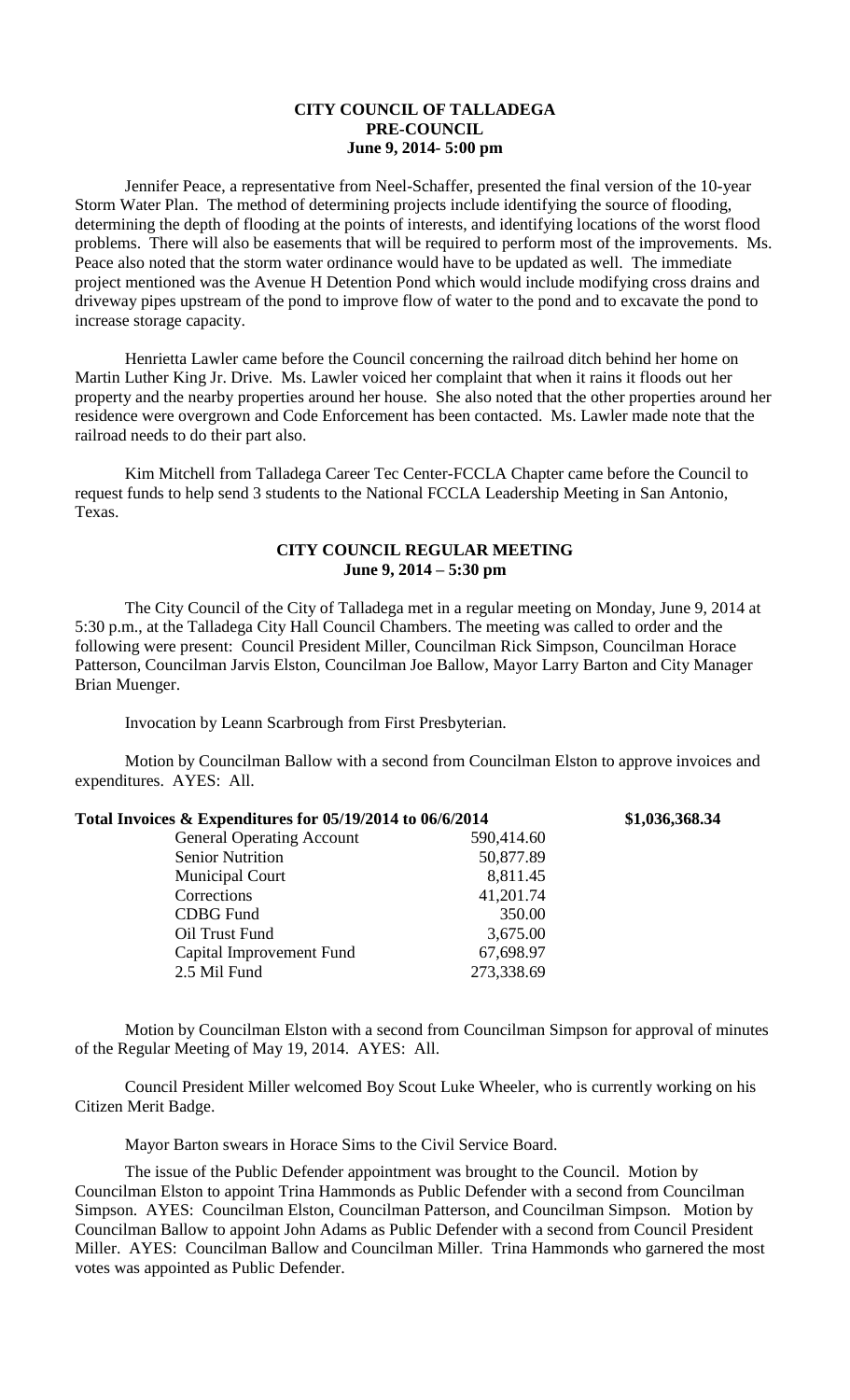Brought before the Council is the recommendation of the placement of a streetlight at 590 Mountain View Road. Motion by Councilman Simpson with a second from Councilman Elston for the placement of a streetlight on Mountain View Road. AYES: All.

City Manager Muenger brought before the Council an outline of the mosquito control program for the current year. Both spraying and treatment of standing water have commenced and will continue through Labor Day.

For Council information, correspondence from Mr. Taylor Vice, Government Relations Manager for Charter Communications, has outlined that Charter will be moving to an all-digital format July of this year.

City Manager Muenger noted to the Council that the City was awarded an \$8,500.00 grant to perform a predevelopment study on the City-owned Otts Building, which is in dire need of rehabilitation. This grant will provide funding to perform an architectural review of the building, identifying items of historic significance, and a preparation of listing of rehabilitation options. The result of these activities will be an improved sense of direction for this facility.

Motion by Councilman Patterson with a second by Councilman Simpson for Kim Mitchell for Talladega Career Tec in the amount of \$500.00. AYES: All.

**Ordinance No. 1771** approving the amended FY 2013-2014 budget.

Motion by Councilman Patterson with a second by Councilman Elston for immediate consideration of Ordinance #1771. Roll Call. AYES: All.

Motion by Councilman Patterson with a second by Councilman Elston for reading of the heading only for Ordinance #1771. Roll Call. AYES: All.

AN ORDINANCE AMENDING THE OFFICIAL ANNUAL BUDGET FOR THE CITY OF TALLADEGA, ALABAMA, (ADOPTED SEPTEMBER 30, 2013, ORDINANCE 1760) FOR THE FISCAL YEAR BEGINNING 1 OCTOBER 2013 AND ENDING 30 SEPTEMBER 2014.

Motion by Councilman Patterson with a second by Councilman Ballow for the adoption of Ordinance #1771. Roll Call. AYES: All.

**Ordinance No. 1772** approving rules and regulations for the City parks, ball fields and sport complex.

Motion by Councilman Ballow with a second by Councilman Elston for immediate consideration of Ordinance #1772. Roll Call. AYES: All.

Motion by Councilman Simpson with a second by Councilman Ballow for reading of the heading only for Ordinance #1772. Roll Call. AYES: All.

AN ORDINANCE RELATING TO THE USE OF ALL MUNICIPAL PARKS AND ATHLETIC FIELDS BELONGING TO THE CITY OF TALLADEGA, ALABAMA; AND REPEALING ALL ORDINANCES OR RESOLUTIONS INCONSISTENT THEREWITH, SPECIFICALLY ORDINANCES NUMBER 872, 1222, AND 1406.

Motion by Councilman Ballow with a second by Councilman Patterson for the adoption of Ordinance #1772. Roll Call. AYES: All.

**Resolution #3156** approving a contract with Neel-Schaffer for development of plans and bid specifications for maintenance items listed in the Stormwater Master Plan at a cost of \$8,800 and for construction, engineering & inspection (CE&I) at a cost of \$2,200 with the entire contract not to exceed \$11,000.

**Resolution #3157** approving a contract with Neel-Schaffer for stormwater engineering services related to the Avenue H area for a total cost not to exceed \$30,568.00.

**Resolution #3158** approving the surplus of a traffic signal shell and donation to the AIDB Equestrian Center.

Motion by Councilman Ballow with a second by Councilman Patterson to approve Resolution #3156- #3158. Roll Call. AYES: All.